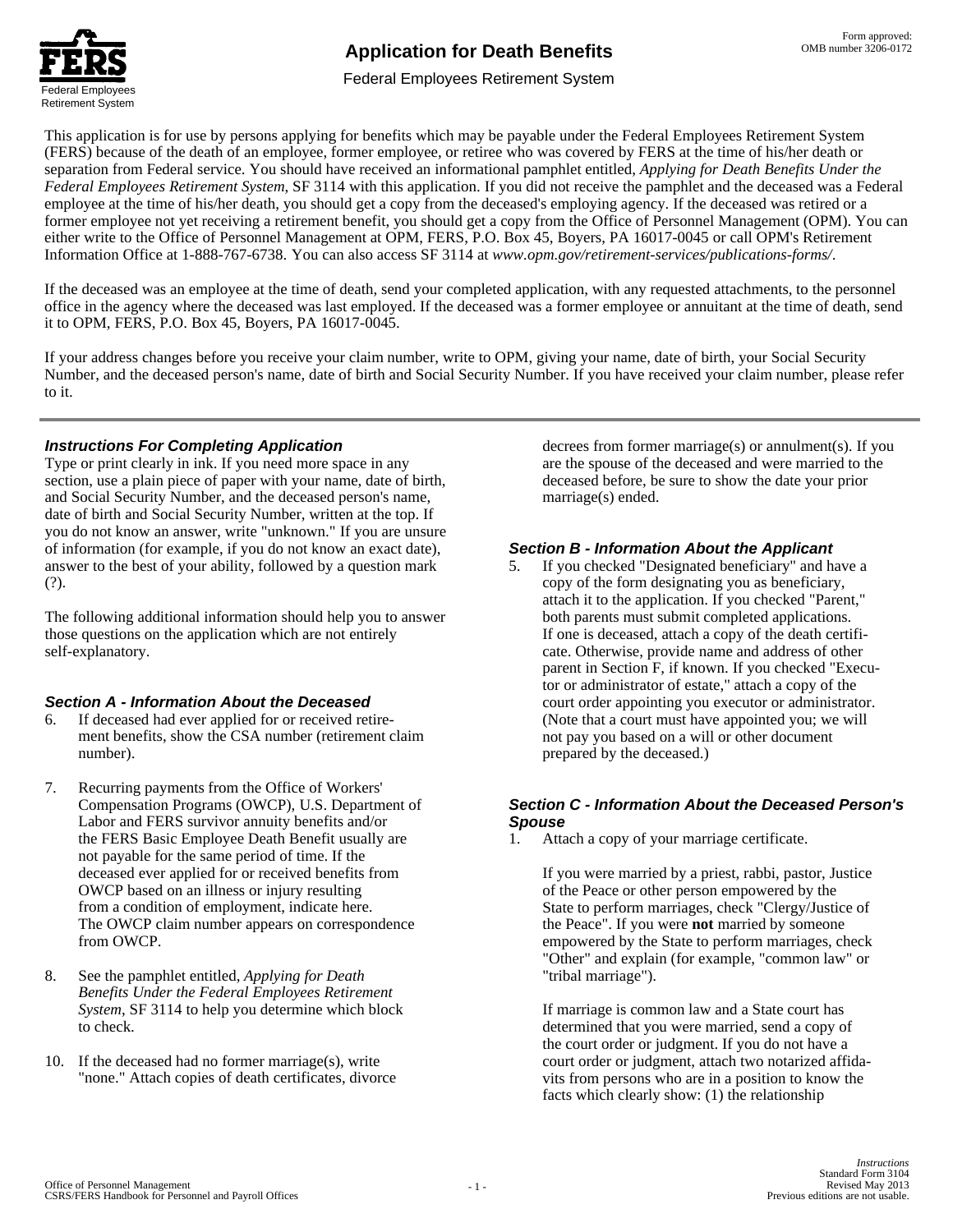between you, your spouse, and the person swearing to the affidavit; (2) the length of time you and the deceased lived together; (3) the address or addresses at which you resided while you lived together; (4) whether there was any public announcement in connection with your common law marriage; (5) whether you and the deceased were regarded among your neighbors, friends, and relatives as being husband and wife during the time you lived together; and (6) how the person swearing to the affidavit is in a position to know the facts being presented in the affidavit.

In addition, your own affidavit is required. It should show: (1) the date on which, and the State in which, you and your spouse mutually agreed to become husband and wife; (2) whether you or your spouse were ever married, ceremonially or under common law, to anyone else before entering into the common law relationship (if so, state in your affidavit all the facts of each previous marriage, including the date it took place and the date of the death or divorce which ended it); and (3) any other facts which you believe will help prove you were husband and wife. You may also submit other documents which show a husband and wife relationship such as a naturalization certificate, deeds, immigration records, insurance policies, passports, child's birth certificate, etc.

2. If you married the deceased more than once, give dates that each marriage began and ended.

#### *Section E - Information About the Deceased Person's Dependent Children*

- 1a. List, in order of birth date, all the surviving, unmarried, dependent children of the deceased. List all such children you know of, no matter where they live. A dependent child is a son or daughter who is unmarried and:
	- was under age 18 at the time of the deceased person's death, including any:
		- 1. adopted child, and/or
		- 2. stepchild, and/or
		- 3. recognized child born out of wedlock who lived with the deceased in a regular parentchild relationship, and/or
		- 4. recognized child born out of wedlock if there was a judicial determination of support or if the deceased made regular and substantial contributions for the support of the child.
	- is age 18 or older, but who became mentally and/or physically disabled before age 18 and who, because of the disability, is incapable of selfsupport. Attach a copy of the Social Security Administration's determination of disability (prior to age 18) for disabled child(ren) over age 18.
- is between ages 18 and 22 and who is unmarried and a full-time student in school.
- 1b. Attach a copy of the birth certificate for each child for whom you are applying.
- 1d. Show how each child is related to the deceased. For example, write "Child of marriage at death" for a child of the deceased person's marriage in force at the time of death.
- 1e. If the unmarried dependent son or daughter is 18 or over, state whether he or she is a full-time student and/or disabled.
- 2. The mother of the unborn child, the legal guardian or the person responsible for the child should send us the birth certificate, when available.
- 3d. If the person(s) in 3b. is (are) court appointed, indicate by checking the "Legal guardian" box. If you are the person who is court appointed, attach a copy of the court appointment to this application. If there is no court appointment, check "Other" and write in the relationship to the child, for example, mother, father, sister, etc.
- 4. You must apply for benefits from the Social Security Administration (SSA) for minor or disabled children of the deceased. Federal Employees Retirement System (FERS) benefits to children will not be paid until we have received verification of their entitlement to (and amount of) or lack of entitlement to SSA benefits. You should submit a copy of SSA's notice of award or denial with this application, if available. If it is not submitted, we will obtain the information from SSA, however, this may delay the processing of your claim.

#### *Section F - Information About Other Heirs*

Please give us information about other relatives who may be able to inherit from the deceased. If you can't give complete information, do the best you can. List only people who were living when the deceased died and who have the following relationships to the deceased:

- $Widow(er)$  (unless named in Section C);
- Children of the deceased not included in Section E and the children of any deceased children (on a separate sheet of paper, show the relationships of descendants of deceased children to the deceased, for example, John and Mary, children of deceased son John, and Sue, child of deceased daughter Ann);
- If there is no living widow(er) or child, list the deceased person's parents (if only one parent survives, a copy of the deceased parent's death certificate should be attached, if available);
- If there are no living relatives of the deceased as described above and no court-appointed executor or administrator as described in Section G, list other relatives who can inherit from the deceased.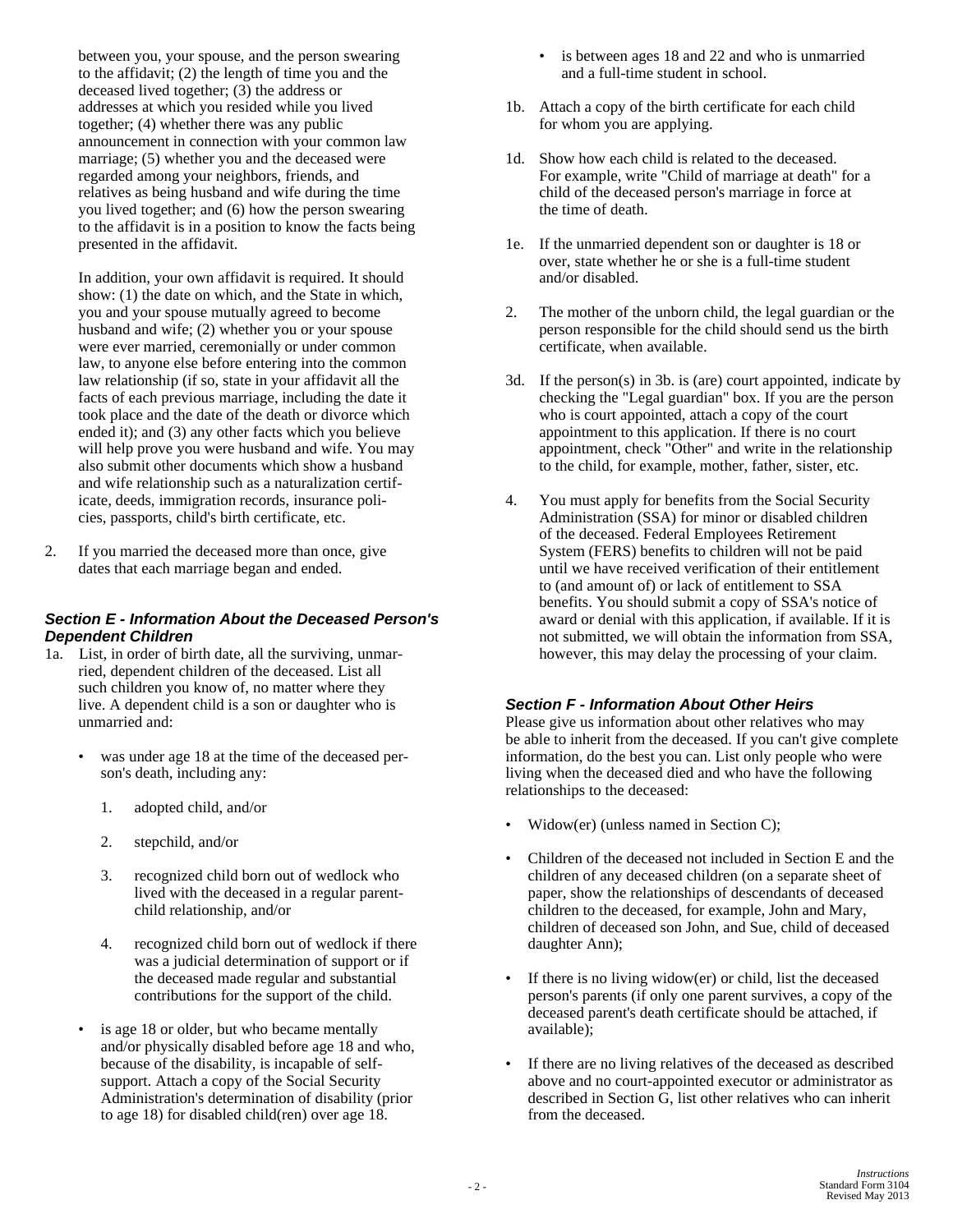#### *Section G - Information About the Deceased Person's Estate*

1. If someone was named as executor or administrator in the deceased person's will, but hasn't been appointed by a court, check "No." If you have been appointed by a court, attach a copy of the court appointment.

## *Section H - Active Military Service*

You do not need to complete parts 1 and 2 of this section if the deceased was retired at the time of death, since the Office of Personnel Management (OPM) already has this information.

1. Indicate whether the deceased performed active duty that terminated under honorable conditions in the Armed Forces or other uniformed services of the United States. Inactive service in reserve components of the uniformed services is not creditable for retirement purposes. Service in the National Guard is not usually considered active Federal military service except when ordered to active duty in the service of the United States. However, full-time National Guard duty (as defined in Section 101(d) of Title 10) is creditable, if the service interrupts creditable civilian service and is followed by reemployment (as explained in Chapter 43 of title 38) that occurs on or after August 1, 1990. If the deceased was a retiree, OPM already has information about his/her military service.

If you have a copy of the deceased person's DD 214's or other discharge certificate(s) showing the dates of active duty and the deceased was a former employee at the time of death, you should attach it (them) to your application.

2. Persons who performed active military service after December 31, 1956, must pay or have paid a deposit to receive credit under the Federal Employees Retirement System (FERS) for the military service.

If the deceased was an employee at the time of death, you may pay or complete the payment of the deposit by completing the election form contained in Documentation and Elections in Support of Application for Death Benefits when Deceased was an Employee at the Time of Death, Standard Form (SF) 3104B, which can be obtained from the agency where the deceased was last employed. The deceased's agency can provide you with more information regarding this deposit.

3. Indicate whether the deceased ever received or applied for military retired pay.

If you are receiving military survivor benefits, the deceased person's military service is used for survivor purposes, subject to a reduction equal to the amount of your military survivor benefits. However, if such retired pay was awarded on account of a service-connected disability incurred in enemy combat or caused by an instrumentality of war in the line of duty during a war period, or was awarded under Chapter 1223, title 10, U.S. Code (formerly Chapter 67, Title 10), no such reduction is required. You should attach a copy of your award of military survivor benefits verifying the award was based on one of the above reasons.

## *Section I - Payment Instructions*

Complete in all cases. The US Department of the Treasury pays all Federal benefit payments electronically. Most Federal payments are paid by Direct Deposit into a savings or checking account at a financial institution. If you do not have a bank account, or prefer not to have your survivor annuity payments deposited directly to your bank account, you can choose a Direct Express debit card. If you choose this option, your annuity payment will be automatically deposited to the Direct Express card on the payment date. To obtain a debit card, go to [www.godirect.org](http://www.godirect.org) or call 1-800-333-1795. If your payments are not electronically deposited to your account and you do not have a Direct Express card, you must contact the Department of Treasury at 1-800-333-1795.

You cannot receive your survivor annuity payments by direct deposit or the Direct Express debit card program if your permanent payment address is outside the United States in a country where these programs are not available.

## *Section K - Applicant's Checklist*

Use this section of the application to ensure that all required supporting documentation is attached.

## *SF 3104A*

If the deceased was a retiree at the time of death and you are the surviving spouse, you should complete *Survivor Supplement (FERS)*, SF 3104A, which is attached to this application. Instructions for completing SF 3104A are contained on the form itself.

## *SF 3104B*

If the deceased was an employee at the time of death and you are the surviving spouse or former spouse, you and the deceased person's agency should complete *Documentation and Elections in Support of Application for Death Benefits when Deceased was an Employee at the Time of Death,* SF 3104B, which can be obtained from the deceased person's former employing agency. Instructions for completing SF 3104B are contained on the form itself.

#### *Privacy Act Statement*

Solicitation of this information is authorized by the Federal Employees Retirement law (Chapter 84, title 5, U.S. Code). The information you furnish will be used to identify records properly associated with your application for Federal benefits, to obtain additional information if necessary, to determine and allow present or future benefits, and to maintain a uniquely identifiable claim file. The information may be shared and is subject to verification, via paper, electronic media, or through the use of<br>computer matching programs, with national, stat obtain information necessary for determination or continuation of benefits under this program, or to report income for tax purposes. It may also be shared and verified, as noted above, with law enforcement agencies when they are investigating a violation or potential violation of civil or criminal law. Public Law 104-134 (April 26, 1996)<br>requires that any person doing business with the Feder Section 7701. Failure to furnish the requested information may delay or prevent action on your application.

#### *Public Burden Statement*

We estimate this form takes an average of 60 minutes per response to complete, including the time for reviewing instructions, getting the needed data, and reviewing the completed form. Send comments regarding our estimate this address. The OMB Number 3206-0172, is currently valid. OPM may not collect this information, and you are not required to respond, unless this number is displayed.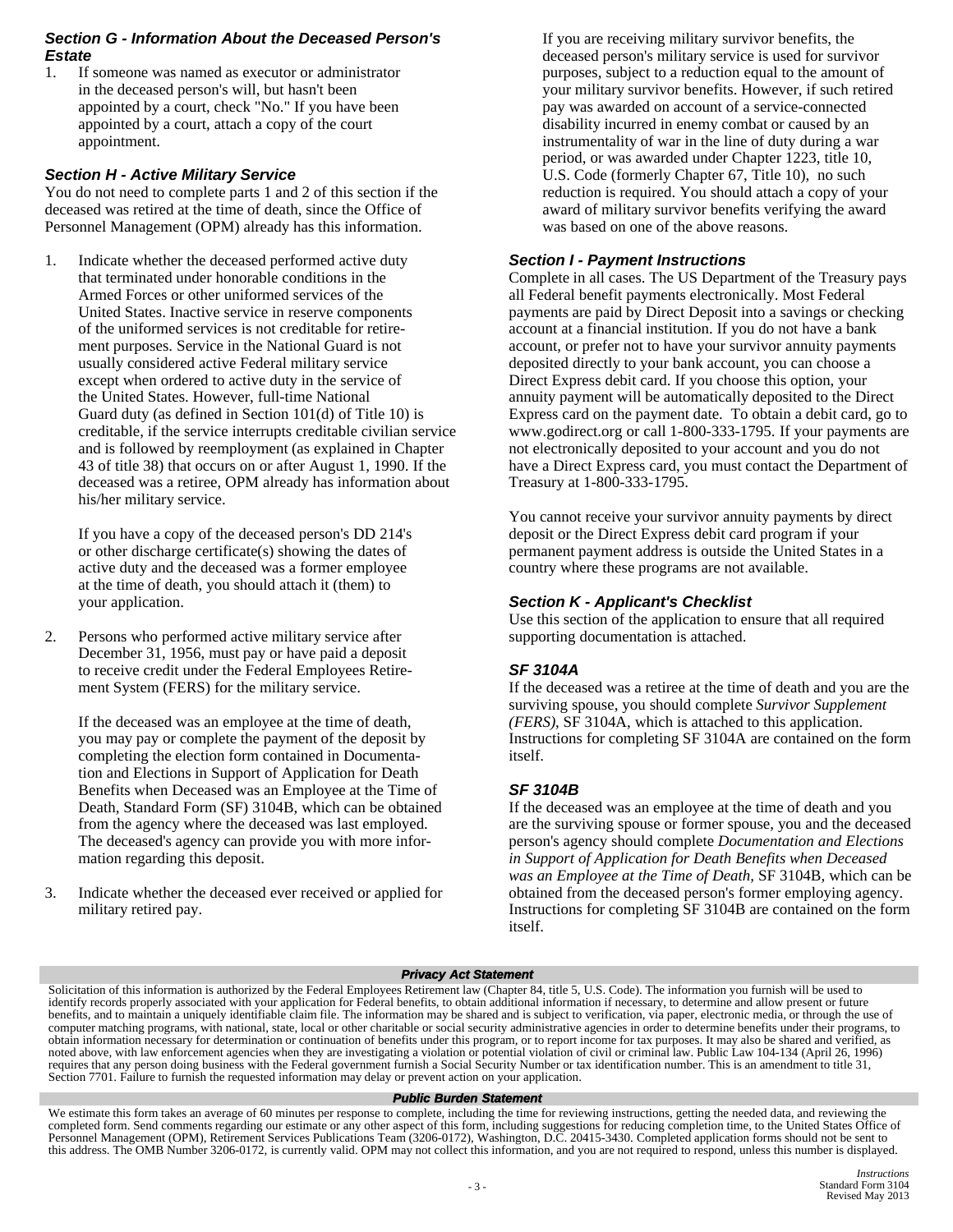

Federal Employees **Retirement System**<br>Federal Employees

| <b>Section A - Information About the Deceased</b>                                                                                                                                                                       |                                  |                                                                                            |  |  |  |
|-------------------------------------------------------------------------------------------------------------------------------------------------------------------------------------------------------------------------|----------------------------------|--------------------------------------------------------------------------------------------|--|--|--|
| 1. Full name of the deceased (last, first, middle)                                                                                                                                                                      |                                  | 2.<br>Date of birth $\left(\frac{mm}{dd}{\vee}$ yyyy)                                      |  |  |  |
| Date of death (mm/dd/yyyy) (Attach a certified copy of the death certificate.)<br>3.                                                                                                                                    |                                  | Social Security Number<br>4.                                                               |  |  |  |
| 5. List any other names the deceased used (ex. maiden name or his/her middle name)                                                                                                                                      |                                  | 6. CSA number (if retired)                                                                 |  |  |  |
| 7a. Was the deceased applying for or receiving workers' compensation from the Office of<br>Workers' Compensation Programs (OWCP), Department of Labor?                                                                  | No<br>$Yes \rightarrow$          | 7b. OWCP claim number                                                                      |  |  |  |
| What was the employment status of the deceased at the time of death (see pamphlet entitled, Applying for Death Benefits Under the Federal Employees Retirement<br>8.<br>System, $SF$ 3114)                              |                                  |                                                                                            |  |  |  |
| Complete SF 3104B, which can be obtained from the<br>Employee<br>former employing agency of the deceased.                                                                                                               | Former<br>employee               | Retiree $\longrightarrow$ If you are the surviving spouse,<br>complete SF 3104A (attached) |  |  |  |
| Name of the spouse of the deceased at the time of death <i>(if not married at time of death write "none")</i><br>9.                                                                                                     |                                  |                                                                                            |  |  |  |
| 10a. Name of the spouses from all former marriages of the<br>deceased                                                                                                                                                   | 10b. How did each marriage end?  | 10c. Date each marriage ended<br>(mm/dd/yyyy)                                              |  |  |  |
|                                                                                                                                                                                                                         | Divorce/annulment<br>Death       |                                                                                            |  |  |  |
|                                                                                                                                                                                                                         | Divorce/annulment<br>Death       |                                                                                            |  |  |  |
| <b>Section B - Information About the Applicant</b>                                                                                                                                                                      |                                  |                                                                                            |  |  |  |
| 1. Your full name (last, first, middle)                                                                                                                                                                                 | Date of birth (mm/dd/yyyy)<br>2. | 3.<br>Social Security Number                                                               |  |  |  |
| Are you a citizen of the United States of America?<br>4.                                                                                                                                                                |                                  |                                                                                            |  |  |  |
| <b>Yes</b><br>No<br>5. I am applying for benefits as (check all boxes that apply):                                                                                                                                      |                                  | Executor or administrator of estate (attach copy of court                                  |  |  |  |
| $Window(er) \longrightarrow$ complete Section C below                                                                                                                                                                   | <i>order</i> )                   |                                                                                            |  |  |  |
| Designated beneficiary (attach copy of designation, if available)                                                                                                                                                       |                                  | Former spouse $\longrightarrow$ Complete Section D on page 2                               |  |  |  |
| Child (or as guardian of minor or disabled child)<br>Parent of decedent (Each parent should complete a separate<br>application. If one parent is deceased, attach a copy of the death certificate.)<br>Other (specify): |                                  |                                                                                            |  |  |  |
| Did you cash any check(s) issued to the deceased or did you withdraw funds paid by direct<br>6.<br>N <sub>o</sub><br>deposit from the deceased's savings or checking account after the date of death?<br>Yes            |                                  |                                                                                            |  |  |  |
| Section C - Information About the Spouse of the Deceased (Complete if you are the widow[er].)                                                                                                                           |                                  |                                                                                            |  |  |  |
| Marriage performed by<br>1.                                                                                                                                                                                             |                                  | 2. Date of marriage $(mm/dd/vyyy)$                                                         |  |  |  |
| Clergy/Justice of the Peace<br>Other (explain)                                                                                                                                                                          |                                  |                                                                                            |  |  |  |
| 3. Have you remarried after your spouse died?                                                                                                                                                                           |                                  |                                                                                            |  |  |  |
| Yes<br>No                                                                                                                                                                                                               |                                  |                                                                                            |  |  |  |
| 4a. Have you ever applied for a survivor annuity based on the Federal service of a<br>deceased spouse other than the one named above in Section A.1?                                                                    |                                  | $No \rightarrow Go$ to Section E<br>$Yes \rightarrow Complete items 4b-4e below$           |  |  |  |
| 4b. Name of deceased former spouse                                                                                                                                                                                      |                                  | 4c. Date of birth (mm/dd/yyyy)                                                             |  |  |  |
| 4d. Name of retirement system (e.g. Civil Service, Foreign Service)                                                                                                                                                     |                                  | 4e. Claim number (assigned to you by<br>retirement system in item 4d.)                     |  |  |  |
|                                                                                                                                                                                                                         |                                  |                                                                                            |  |  |  |

*If you will be receiving monthly payments, make sure you complete the payment instructions in Section I.*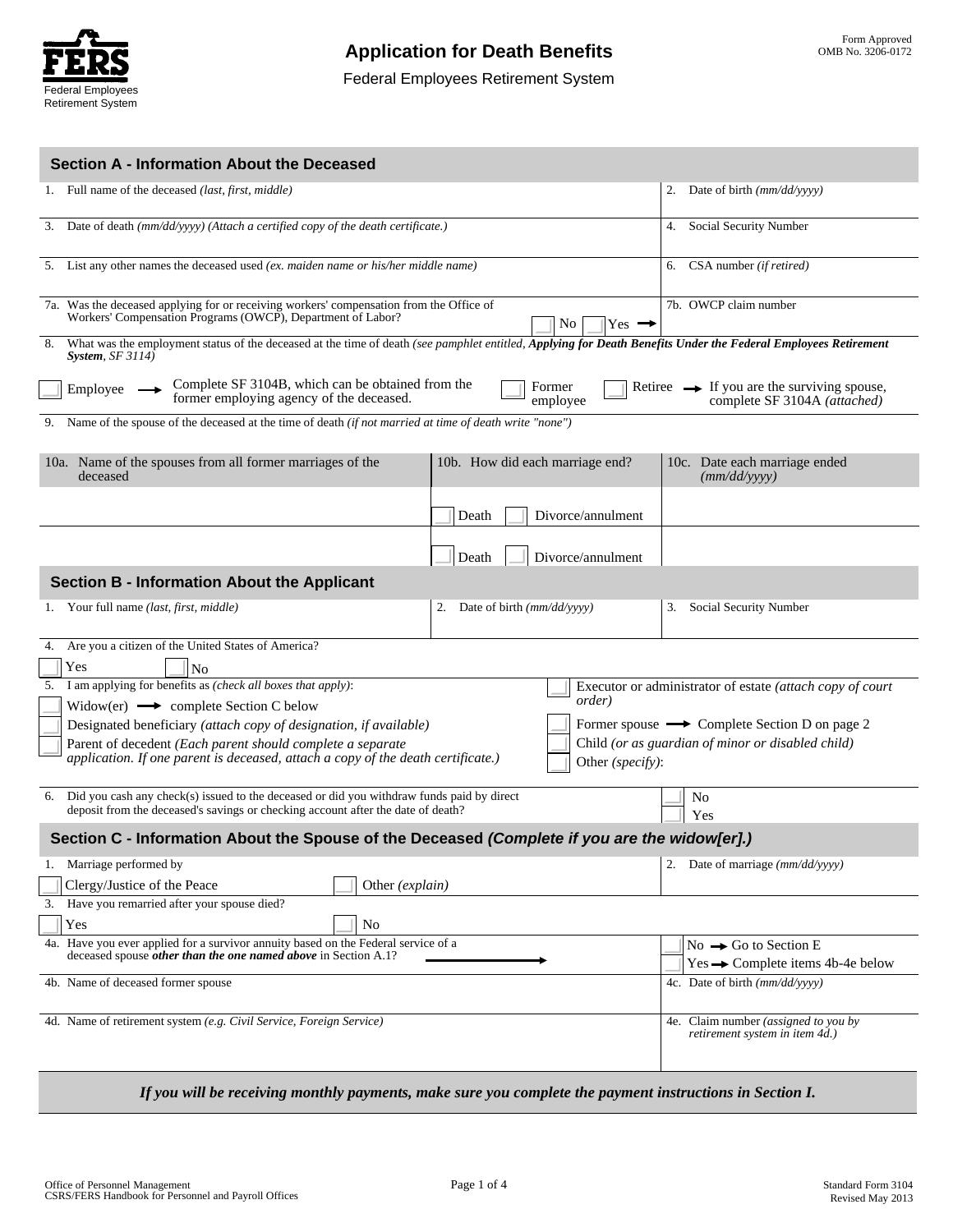<span id="page-4-0"></span>

|                                                                                                                                                                      |                                                                                                                                                                                                                                             |                                                  |  | Section D - Information About the Former Spouse of the Deceased (Complete if you are a former spouse)                                                                                                                                                                                                                                                                                       |                                                    |                                               |  |  |  |
|----------------------------------------------------------------------------------------------------------------------------------------------------------------------|---------------------------------------------------------------------------------------------------------------------------------------------------------------------------------------------------------------------------------------------|--------------------------------------------------|--|---------------------------------------------------------------------------------------------------------------------------------------------------------------------------------------------------------------------------------------------------------------------------------------------------------------------------------------------------------------------------------------------|----------------------------------------------------|-----------------------------------------------|--|--|--|
|                                                                                                                                                                      | 1a. Date of marriage to the deceased (mm/dd/yyyy)                                                                                                                                                                                           |                                                  |  | 1b. Date of divorce from the deceased (mm/dd/yyyy)                                                                                                                                                                                                                                                                                                                                          |                                                    |                                               |  |  |  |
| 2.                                                                                                                                                                   |                                                                                                                                                                                                                                             |                                                  |  | Is there a court order awarding you any portion of the Federal Employees Retirement System (FERS) retirement or survivor benefits of the deceased?<br>Yes, on record at OPM                                                                                                                                                                                                                 | Yes, attached                                      | N <sub>o</sub>                                |  |  |  |
|                                                                                                                                                                      | 3a. Are you paying for Federal Employees Health Benefits coverage to a former employing office?                                                                                                                                             |                                                  |  | No $\rightarrow$ Go to item 4a                                                                                                                                                                                                                                                                                                                                                              | Yes $\rightarrow$ Go to item 3b                    |                                               |  |  |  |
|                                                                                                                                                                      | 3b. Give name and address of agency where you send health benefit premiums:                                                                                                                                                                 |                                                  |  |                                                                                                                                                                                                                                                                                                                                                                                             |                                                    |                                               |  |  |  |
|                                                                                                                                                                      | 4a. Have you married again since your marriage to the deceased?                                                                                                                                                                             |                                                  |  | 4b. Date of first marriage after marriage to the deceased ended (mm/dd/yyyy)                                                                                                                                                                                                                                                                                                                |                                                    |                                               |  |  |  |
|                                                                                                                                                                      | No $\rightarrow$ Go to item 5a<br>$Yes \rightarrow Go$ to item 4b<br>5a. Have you ever applied for a survivor annuity based on the Federal service of a<br>deceased spouse or former spouse other than the one named on page 1, Section A1? |                                                  |  | Complete items<br>No $\rightarrow$ Go to Section E<br>5b-5e below<br>Yes                                                                                                                                                                                                                                                                                                                    |                                                    |                                               |  |  |  |
|                                                                                                                                                                      | 5b. Name of deceased former spouse (last, first, middle initial)                                                                                                                                                                            |                                                  |  |                                                                                                                                                                                                                                                                                                                                                                                             | 5c. Date of birth (mm/dd/yyyy)                     |                                               |  |  |  |
|                                                                                                                                                                      | 5d. Name of retirement system (ex. Civil Service, Foreign Service, etc.)                                                                                                                                                                    |                                                  |  | 5e. Claim number assigned to you by retirement system in item 5d.                                                                                                                                                                                                                                                                                                                           |                                                    |                                               |  |  |  |
|                                                                                                                                                                      |                                                                                                                                                                                                                                             |                                                  |  | If you will be receiving monthly payments, make sure you complete the payment instructions in Section I.                                                                                                                                                                                                                                                                                    |                                                    |                                               |  |  |  |
|                                                                                                                                                                      |                                                                                                                                                                                                                                             |                                                  |  | Special Note: If you checked "Employee" in Section A.8, and your former spouse performed more than 18 months of creditable<br>civilian Federal service, and a court awards you all or a portion of the Basic Employee Death Benefit or a survivor annuity, contact<br>the former employing agency of the deceased in order to complete the necessary election forms in Standard Form 3104B. |                                                    |                                               |  |  |  |
|                                                                                                                                                                      | Section E - Information About the Deceased Person's Dependent Children                                                                                                                                                                      |                                                  |  |                                                                                                                                                                                                                                                                                                                                                                                             |                                                    |                                               |  |  |  |
|                                                                                                                                                                      | 1a. Are there any <i>unmarried</i> dependent children as defined in the instructions?                                                                                                                                                       | Yes $\longrightarrow$ Complete items 1b-1f below |  |                                                                                                                                                                                                                                                                                                                                                                                             | $No =$                                             | Go to Section F                               |  |  |  |
|                                                                                                                                                                      | 1b. Name(s) of unmarried dependent children<br>(list in order of birth)                                                                                                                                                                     | 1c. Date of birth<br>(mm/dd/vyyy)                |  | 1d. Child's relationship to the deceased<br>(child of former marriage, adopted, etc.)                                                                                                                                                                                                                                                                                                       | 1e. Age $18$<br>or over<br><b>Student Disabled</b> | 1f. Child's Social<br><b>Security Number</b>  |  |  |  |
|                                                                                                                                                                      |                                                                                                                                                                                                                                             |                                                  |  |                                                                                                                                                                                                                                                                                                                                                                                             |                                                    |                                               |  |  |  |
|                                                                                                                                                                      |                                                                                                                                                                                                                                             |                                                  |  |                                                                                                                                                                                                                                                                                                                                                                                             |                                                    |                                               |  |  |  |
|                                                                                                                                                                      |                                                                                                                                                                                                                                             |                                                  |  |                                                                                                                                                                                                                                                                                                                                                                                             |                                                    |                                               |  |  |  |
|                                                                                                                                                                      |                                                                                                                                                                                                                                             |                                                  |  |                                                                                                                                                                                                                                                                                                                                                                                             |                                                    |                                               |  |  |  |
| 2.                                                                                                                                                                   | Is there a child of the deceased not yet born?                                                                                                                                                                                              |                                                  |  | Yes $\longrightarrow$ When born, send birth certificate for child to OPM                                                                                                                                                                                                                                                                                                                    | No                                                 |                                               |  |  |  |
| 3a. Do you (the applicant) have responsibility for all the children in Section E1?<br>No $\rightarrow$ Complete items 3b-3d below<br>Yes $\rightarrow$ Go to item 4a |                                                                                                                                                                                                                                             |                                                  |  |                                                                                                                                                                                                                                                                                                                                                                                             |                                                    |                                               |  |  |  |
|                                                                                                                                                                      | 3b. Name and address of person having responsibility for child                                                                                                                                                                              |                                                  |  | 3c. Name(s) of children                                                                                                                                                                                                                                                                                                                                                                     |                                                    | 3d. Custodian's<br>Relationship to child      |  |  |  |
|                                                                                                                                                                      |                                                                                                                                                                                                                                             |                                                  |  |                                                                                                                                                                                                                                                                                                                                                                                             |                                                    | Legal guardian<br>Other $\rightarrow$ Specify |  |  |  |
|                                                                                                                                                                      |                                                                                                                                                                                                                                             |                                                  |  |                                                                                                                                                                                                                                                                                                                                                                                             |                                                    | Legal guardian                                |  |  |  |
|                                                                                                                                                                      |                                                                                                                                                                                                                                             |                                                  |  |                                                                                                                                                                                                                                                                                                                                                                                             |                                                    | Other $\rightarrow$ Specify                   |  |  |  |
|                                                                                                                                                                      |                                                                                                                                                                                                                                             |                                                  |  |                                                                                                                                                                                                                                                                                                                                                                                             |                                                    | Legal guardian<br>Other $\rightarrow$ Specify |  |  |  |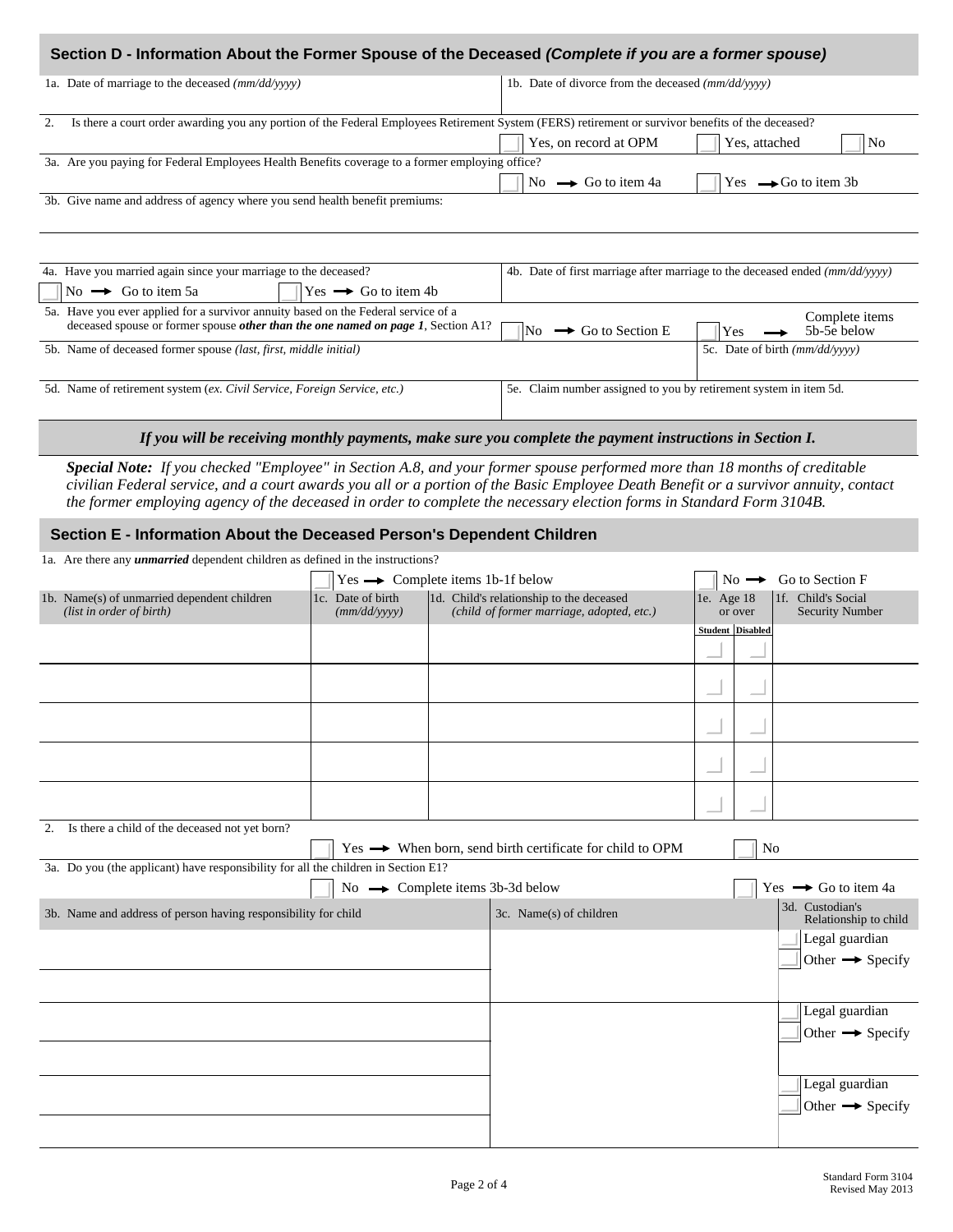| 4a. Has anyone applied for benefits from the Social Security Administration (SSA) for minor or disabled children of the deceased?                                                                                                                                                                                                                                                                                                                                                                                         |                                                                                                            |                                                                                 |                         |    |                             |     |
|---------------------------------------------------------------------------------------------------------------------------------------------------------------------------------------------------------------------------------------------------------------------------------------------------------------------------------------------------------------------------------------------------------------------------------------------------------------------------------------------------------------------------|------------------------------------------------------------------------------------------------------------|---------------------------------------------------------------------------------|-------------------------|----|-----------------------------|-----|
| 4b. Have you attached a copy of the SSA's Notice of Award of benefits, and/or denial of benefits, and/or disability determinations for each child?                                                                                                                                                                                                                                                                                                                                                                        |                                                                                                            | No $\longrightarrow$ (Application required for payment of benefits)             |                         |    |                             | Yes |
|                                                                                                                                                                                                                                                                                                                                                                                                                                                                                                                           |                                                                                                            | No $\longrightarrow$ Not yet received <i>(Forward to OPM upon receipt)</i>      |                         |    |                             | Yes |
| <b>Section F - Information About Other Heirs</b>                                                                                                                                                                                                                                                                                                                                                                                                                                                                          |                                                                                                            |                                                                                 |                         |    |                             |     |
| List other relatives who can inherit from the deceased as explained in the instructions.                                                                                                                                                                                                                                                                                                                                                                                                                                  |                                                                                                            |                                                                                 |                         |    |                             |     |
| 1. Full name of relative                                                                                                                                                                                                                                                                                                                                                                                                                                                                                                  | 2. Complete address                                                                                        |                                                                                 |                         |    | 3. Relationship to deceased |     |
|                                                                                                                                                                                                                                                                                                                                                                                                                                                                                                                           |                                                                                                            |                                                                                 |                         |    |                             |     |
|                                                                                                                                                                                                                                                                                                                                                                                                                                                                                                                           |                                                                                                            |                                                                                 |                         |    |                             |     |
|                                                                                                                                                                                                                                                                                                                                                                                                                                                                                                                           |                                                                                                            |                                                                                 |                         |    |                             |     |
|                                                                                                                                                                                                                                                                                                                                                                                                                                                                                                                           |                                                                                                            |                                                                                 |                         |    |                             |     |
|                                                                                                                                                                                                                                                                                                                                                                                                                                                                                                                           |                                                                                                            |                                                                                 |                         |    |                             |     |
|                                                                                                                                                                                                                                                                                                                                                                                                                                                                                                                           |                                                                                                            |                                                                                 |                         |    |                             |     |
|                                                                                                                                                                                                                                                                                                                                                                                                                                                                                                                           |                                                                                                            |                                                                                 |                         |    |                             |     |
|                                                                                                                                                                                                                                                                                                                                                                                                                                                                                                                           |                                                                                                            |                                                                                 |                         |    |                             |     |
|                                                                                                                                                                                                                                                                                                                                                                                                                                                                                                                           |                                                                                                            |                                                                                 |                         |    |                             |     |
| Section G - Information About the Estate of the Deceased                                                                                                                                                                                                                                                                                                                                                                                                                                                                  |                                                                                                            |                                                                                 |                         |    |                             |     |
| Has an executor, administrator or other official been appointed by the court to<br>1.<br>settle the estate of the deceased?                                                                                                                                                                                                                                                                                                                                                                                               |                                                                                                            | Full name and address of person appointed (street, city, state, ZIP code)<br>2. |                         |    |                             |     |
|                                                                                                                                                                                                                                                                                                                                                                                                                                                                                                                           |                                                                                                            |                                                                                 |                         |    |                             |     |
|                                                                                                                                                                                                                                                                                                                                                                                                                                                                                                                           |                                                                                                            |                                                                                 |                         |    |                             |     |
|                                                                                                                                                                                                                                                                                                                                                                                                                                                                                                                           |                                                                                                            |                                                                                 |                         |    |                             |     |
| No $\longrightarrow$ Go to item 3 below                                                                                                                                                                                                                                                                                                                                                                                                                                                                                   | <b>Yes</b>                                                                                                 |                                                                                 |                         |    |                             |     |
| 3. If an executor, administrator or other official has not been court appointed, will one be appointed?                                                                                                                                                                                                                                                                                                                                                                                                                   |                                                                                                            |                                                                                 |                         |    | Yes                         | No  |
| Section H - Active Military Service (Complete ONLY if you are the surviving spouse or former spouse)                                                                                                                                                                                                                                                                                                                                                                                                                      |                                                                                                            |                                                                                 |                         |    |                             |     |
| Complete if deceased was an employee or former employee at time of death. Do not complete if the deceased was retired at the time of death, since OPM already has<br>this information.<br>1. If the deceased performed active, honorable service in the Armed Forces or other uniformed services as described in the instructions, complete items 1a-b below and<br>attach a copy of the discharge certificate or other certificate of active military service ( <i>if available</i> ).                                   |                                                                                                            |                                                                                 |                         |    |                             |     |
|                                                                                                                                                                                                                                                                                                                                                                                                                                                                                                                           |                                                                                                            |                                                                                 |                         |    |                             |     |
| a. Branch of service                                                                                                                                                                                                                                                                                                                                                                                                                                                                                                      |                                                                                                            |                                                                                 | b. Dates of active duty |    | To (mm/dd/yyyy)             |     |
|                                                                                                                                                                                                                                                                                                                                                                                                                                                                                                                           |                                                                                                            | From $(mm/dd/yyyy)$                                                             |                         |    |                             |     |
|                                                                                                                                                                                                                                                                                                                                                                                                                                                                                                                           |                                                                                                            |                                                                                 |                         |    |                             |     |
|                                                                                                                                                                                                                                                                                                                                                                                                                                                                                                                           |                                                                                                            |                                                                                 |                         |    |                             |     |
| Complete if the deceased was an employee or former employee at time of death. If any of the above listed service was performed after 12/31/56, was a deposit to the<br>2.<br>Retirement Fund made for the service?                                                                                                                                                                                                                                                                                                        |                                                                                                            |                                                                                 |                         |    |                             |     |
|                                                                                                                                                                                                                                                                                                                                                                                                                                                                                                                           | If the deceased was an employee at the time of death, complete and attach Standard Form 3104B which can be |                                                                                 |                         |    |                             |     |
| Don't know<br>Yes                                                                                                                                                                                                                                                                                                                                                                                                                                                                                                         | $No \rightarrow obtained$ from the former employing agency of the deceased.                                |                                                                                 |                         |    |                             |     |
| 3a. All surviving spouses and former spouses complete.<br>Was the deceased receiving military retired pay at the time of death?                                                                                                                                                                                                                                                                                                                                                                                           |                                                                                                            |                                                                                 | Yes                     | No |                             |     |
| 3b. Did the deceased ever waive military retired pay?                                                                                                                                                                                                                                                                                                                                                                                                                                                                     |                                                                                                            |                                                                                 | Yes                     | No |                             |     |
|                                                                                                                                                                                                                                                                                                                                                                                                                                                                                                                           |                                                                                                            |                                                                                 |                         |    |                             |     |
|                                                                                                                                                                                                                                                                                                                                                                                                                                                                                                                           |                                                                                                            |                                                                                 |                         |    |                             |     |
|                                                                                                                                                                                                                                                                                                                                                                                                                                                                                                                           |                                                                                                            |                                                                                 | Yes                     | No |                             |     |
| <b>Section I - Payment Instructions</b>                                                                                                                                                                                                                                                                                                                                                                                                                                                                                   |                                                                                                            |                                                                                 |                         |    |                             |     |
| 1. Federal benefits payments will be made electronically by Direct Deposit into a savings or checking account or by a Direct Express debit card provided by the<br>Department of the Treasury. See the instructions for Section I of this application and SF 3114 (Applying for Death Benefits Under the Federal Employees Retirement<br>System) for additional information. This does not apply to you if your permanent payment address is outside the United States in a country not accessible via direct<br>deposit. |                                                                                                            |                                                                                 |                         |    |                             |     |
| 3c. Are you eligible for military survivor benefits? (Attach verification of your eligibility/ineligibility for such benefits)<br>Please select one of the following:                                                                                                                                                                                                                                                                                                                                                     |                                                                                                            |                                                                                 |                         |    |                             |     |
| Please send my survivor annuity payments directly to my checking or savings account. (Go to item 2.)                                                                                                                                                                                                                                                                                                                                                                                                                      |                                                                                                            |                                                                                 |                         |    |                             |     |
| Please send my survivor annuity payments to my Direct Express debit card. (Go to Section J.)                                                                                                                                                                                                                                                                                                                                                                                                                              |                                                                                                            |                                                                                 |                         |    |                             |     |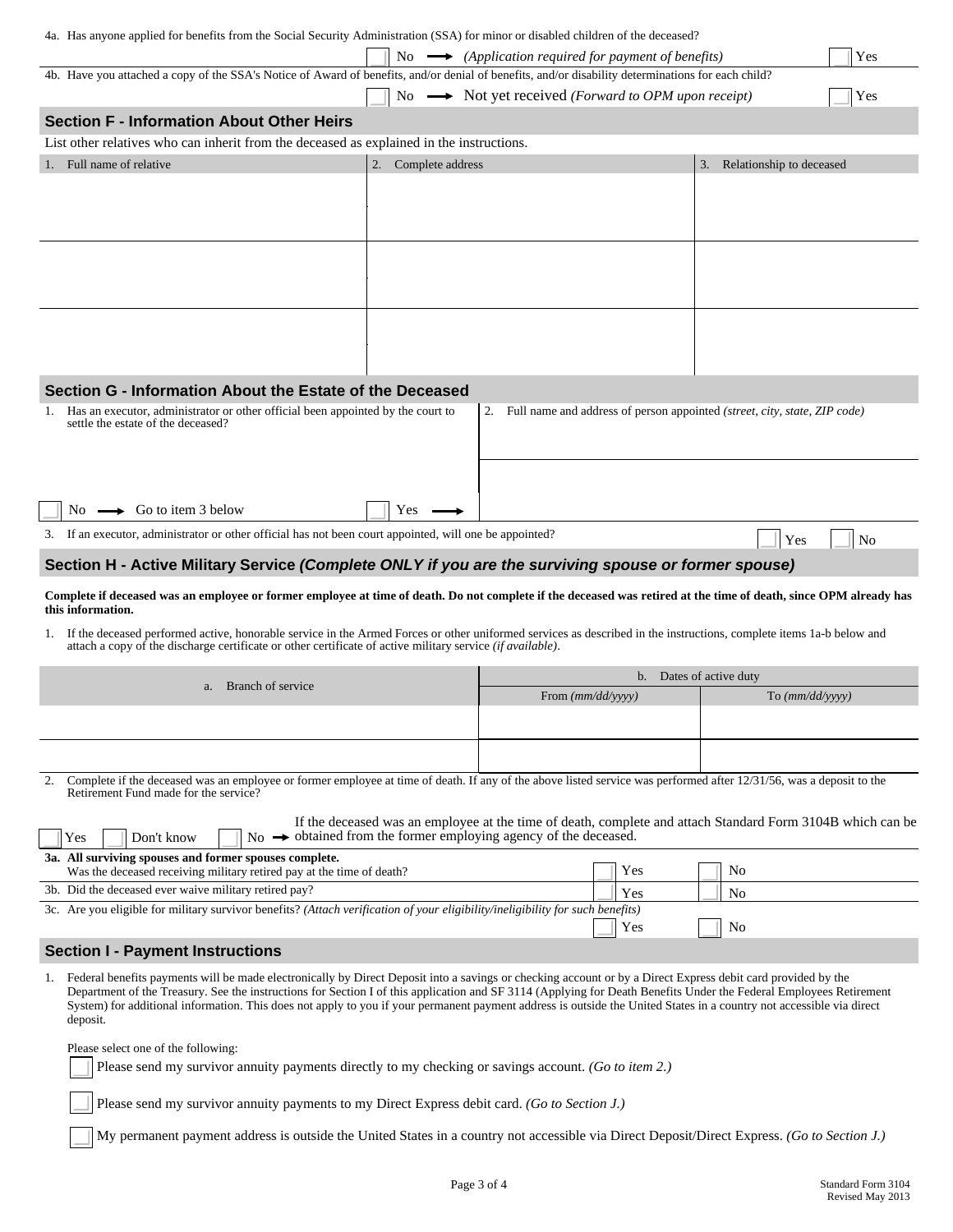| Section I - Payment Instructions (Continued) |                                                                                                                                                                                                                                                                                   |  |  |  |  |  |
|----------------------------------------------|-----------------------------------------------------------------------------------------------------------------------------------------------------------------------------------------------------------------------------------------------------------------------------------|--|--|--|--|--|
| 2.                                           | Do you want to have your survivor annuity payments made to the same checking or savings account to which OPM made payments by direct deposit to the deceased<br>before his or her death <i>(must be an active account and you must be a co-owner)</i> ?                           |  |  |  |  |  |
|                                              | Yes<br>No                                                                                                                                                                                                                                                                         |  |  |  |  |  |
| 3.                                           | Do you want your survivor annuity payments made to a checking or savings account to which we have not already been making payments by direct deposit?                                                                                                                             |  |  |  |  |  |
|                                              | Yes<br>  No                                                                                                                                                                                                                                                                       |  |  |  |  |  |
| 4.                                           | Financial institution routing number (You may obtain this number by calling your bank, credit union, or savings institution. This number is very important. We cannot<br>pay by direct deposit without it. We suggest you call your financial institution to verify this number.) |  |  |  |  |  |
|                                              | What kind of account is this?<br>Checking or savings account number<br>6.                                                                                                                                                                                                         |  |  |  |  |  |
|                                              | Checking<br>Savings                                                                                                                                                                                                                                                               |  |  |  |  |  |
|                                              | Name and address of your financial institution                                                                                                                                                                                                                                    |  |  |  |  |  |
|                                              |                                                                                                                                                                                                                                                                                   |  |  |  |  |  |
|                                              |                                                                                                                                                                                                                                                                                   |  |  |  |  |  |
| 8.                                           | Telephone number of your financial institution <i>(including area code)</i>                                                                                                                                                                                                       |  |  |  |  |  |

*Special note:* If you prefer, you may attach a cancelled personal check that shows the information requested above, instead of filling in the requested financial institution information. If you attach your personal check, it is especially important that you contact your bank, credit union, or savings institution to confirm that the information on the check is the correct information for direct deposit. *(Some institutions,*  especially credit unions, use different routing numbers on checks.) OPM can use this information to start paying you by direct deposit.

#### **Section J - Certification**

*I hereby certify that all statements made in this application are true to the best of my knowledge and that no evidence relating to the settlement of this claim is withheld. I have read and understand all of the information provided in the instructions to this application.* 

| Signature of applicant named in Section B. (Sign in ink; do not<br>print.) | Daytime telephone # (area code)<br>3.                                                                                                                                                                                                                      | <b>Email Address</b><br>$\overline{4}$ . |  |  |
|----------------------------------------------------------------------------|------------------------------------------------------------------------------------------------------------------------------------------------------------------------------------------------------------------------------------------------------------|------------------------------------------|--|--|
|                                                                            | 3a. Best time to call you                                                                                                                                                                                                                                  | Date $(mm/dd/vvvv)$<br>5.                |  |  |
| Mailing address                                                            | Warning: Any intentionally false or misleading statement or response you<br>provide in this application is a violation of the law punishable by a fine of<br>not more than \$10,000 or imprisonment of not more than 5 years or both.<br>$(18$ USC $1001)$ |                                          |  |  |

## **Section K - Applicant's Checklist**

Attach copies of the following documents to expedite the processing of your application.

| <b>Document Title</b>                                                   | <b>Requirement</b>                                                                                                                                                                                                                                                                                                                                                                                                                                                                                                                                                                                                             |  | <b>Attached</b><br><b>Yes</b> |     | <b>Comments</b> |
|-------------------------------------------------------------------------|--------------------------------------------------------------------------------------------------------------------------------------------------------------------------------------------------------------------------------------------------------------------------------------------------------------------------------------------------------------------------------------------------------------------------------------------------------------------------------------------------------------------------------------------------------------------------------------------------------------------------------|--|-------------------------------|-----|-----------------|
| Death certificate                                                       | Certified copy required in <b>all</b> cases                                                                                                                                                                                                                                                                                                                                                                                                                                                                                                                                                                                    |  | $\overline{N_0}$              | N/A |                 |
| Marriage certificate                                                    | Required if you were the spouse of the deceased at time of death (if married more<br>than once, provide copies of all certificates)                                                                                                                                                                                                                                                                                                                                                                                                                                                                                            |  |                               |     |                 |
| Child(ren)'s birth certificate                                          | Recommended for all children for whom you are applying for benefits                                                                                                                                                                                                                                                                                                                                                                                                                                                                                                                                                            |  |                               |     |                 |
| Social security award<br>determinations                                 | Needed for <i>all</i> minor children <i>and</i> spouse <i>if</i> spouse is under 60 and is currently<br>eligible for mother, father or disability benefits from the Social Security<br>Administration (SSA), based on deceased person's service. Also needed for all<br>children who are unmarried and are age 18 or older, but who became mentally<br>and/or physically disabled before age 18 and who, because of disability, are<br>incapable of self-support. If not submitted, the Office of Personnel Management<br>(OPM) will obtain the information from SSA; however, this may delay the<br>processing of your claim. |  |                               |     |                 |
| Court papers appointing<br>executor/administrator                       | Required if you are applying as executor or administrator of deceased person's<br>estate                                                                                                                                                                                                                                                                                                                                                                                                                                                                                                                                       |  |                               |     |                 |
| Court papers appointing<br>guardian for minor or<br>disabled child(ren) | Required if you are applying on behalf of minor or disabled children of the<br>deceased and guardian has been appointed by court.                                                                                                                                                                                                                                                                                                                                                                                                                                                                                              |  |                               |     |                 |
| DD 214's or other military<br>discharge certificates                    | Provide if you are applying as surviving spouse or former spouse, and the deceased<br>was a former employee at time of death. Failure to attach the information may<br>delay the processing of your claim.                                                                                                                                                                                                                                                                                                                                                                                                                     |  |                               |     |                 |